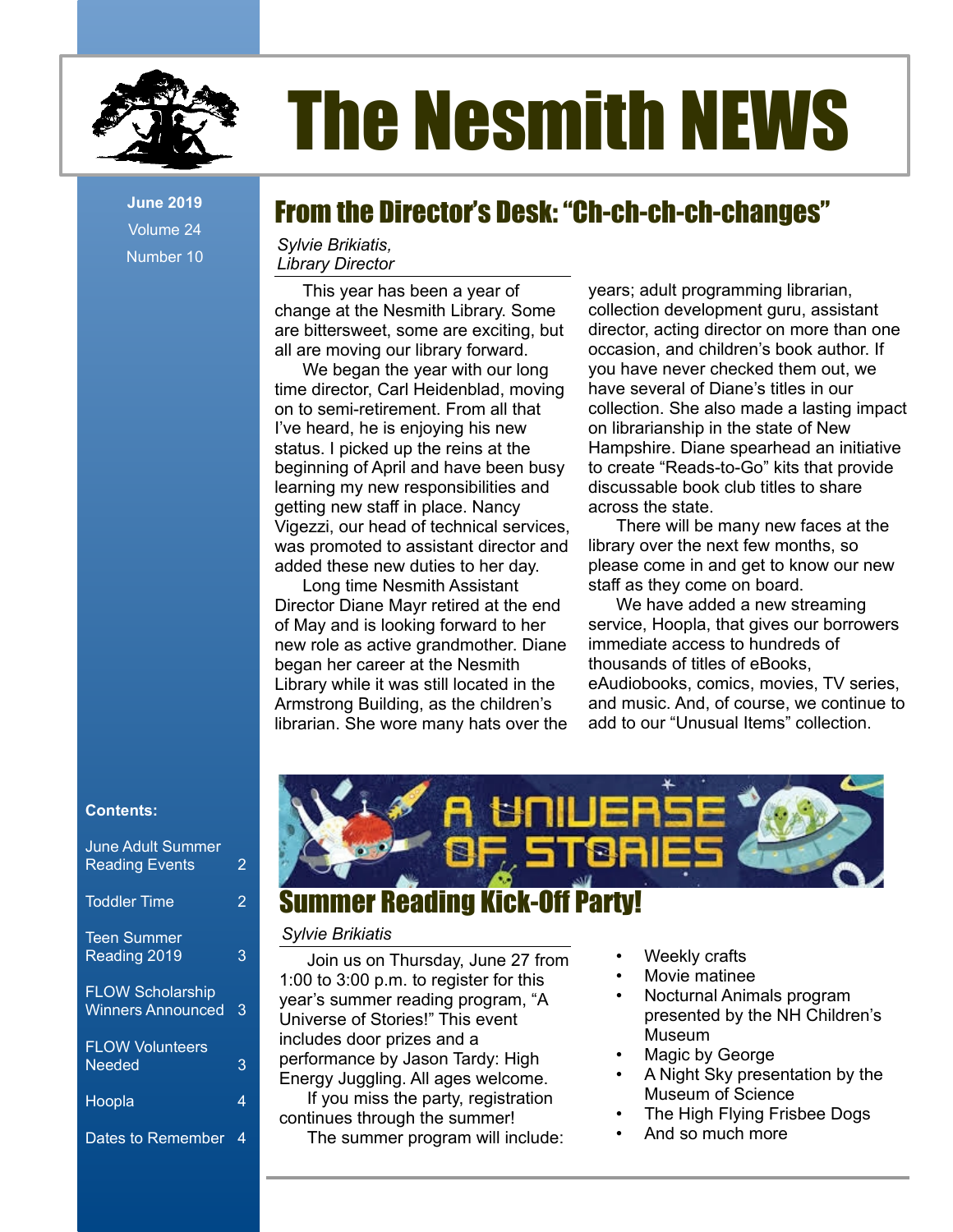# June Adult Summer Reading Events

## *Maria Schroeter,*

*Adult Programming Librarian*

Join us in the library this summer for your chance to win prizes, and to attend some wonderful programs! The national theme this summer is "A Universe of Stories," and starting on Monday, June 3, as part of our Adult Summer Reading Program, you will earn a raffle ticket for each book read (and yes, audio books count) for a chance to win prizes! You must be a Nesmith Library card holder and you must sign up at the circulation desk to be eligible. Once you've enrolled, start reading (only library materials count) and when you return your items, pick up your ticket at the front desk (one ticket per item), fill out your ticket with your name, phone number, and the name of the book you read, and drop it in the container that corresponds to the prize you hope to win! Prizes include gift cards to Cyr Lumber (generously donated by Cyr Lumber); a gift certificate to the Windham Junction Country Gift Shop & Kitchen (generously donated by the Windham Junction & Kitchen); an assortment of kitchen accessories; a collection of sundries from the Windham Junction & Kitchen; and a variety

of gardening items (all generously provided by the Friends of the Library of Windham). Raffles will be drawn at the Trivia Night Wrap Party on August 13.



Our first program will be held on Wednesday, June 5 when Ann Hamilton,

food safety field specialist with the UNH Cooperative Extension, will be discussing food preservation safety. In this introductory class, Ann will cover the latest researchbased methods and recipes, and share her knowledge about preserving food safely at home. She will also discuss using boiling water canners, using pressure canners, and freezing and drying food.



Feeling crafty? On Thursday, June 20 we will be creating patriotic-themed

garlands just in time to decorate for the  $4<sup>th</sup>$  of July! Using paper stars, we will distress them so they look like tin, and then string them on twine to complete the project. This

program is for ages 16 and up, and space is limited.

Join us on Tuesday, June 25 as we learn about New England Lighthouses and the People Who Kept Them. Due to automation, traditional lighthouse keeping is a way of life that has faded into the past. Come hear the history of these lighthouses and the stories of their keepers and their families. This New Hampshire Humanities program will be hosted by Jeremy D'Entremont, the official historian of the American Lighthouse Foundation and the founder of Friends of Portsmouth Harbor Lighthouses. Learn more about Jeremy and New England lighthouses on his website: [www.newenglandlighthouses.net.](http://www.newenglandlighthouses.net/)



Unless otherwise noted, all programs begin at 6:00 p.m. and registration is required. To register please call the library at 432-7154, or stop in to sign up and pick up our adult summer reading brochure for more programming and details!

# Toddler Time

## *Karen Frey, Circulation Coordinator*

The warm weather is upon us and the summer session of Toddler Time will be starting! Toddler Time is a drop-in program for children ages 18 months to 3 years, accompanied by a favorite adult. The program is offered on

Monday mornings, and you choose either the 9:30 or 10:30 session to at-tend. No registration is required. Toddler Time lasts approximately 25 minutes, featuring books, songs, and movement activities. This is

followed by time for social interaction and play. The following dates have been scheduled: June 17, June 24, July 8, July 15, July 22, July 29, August 5, and August 12. Hope to see you there!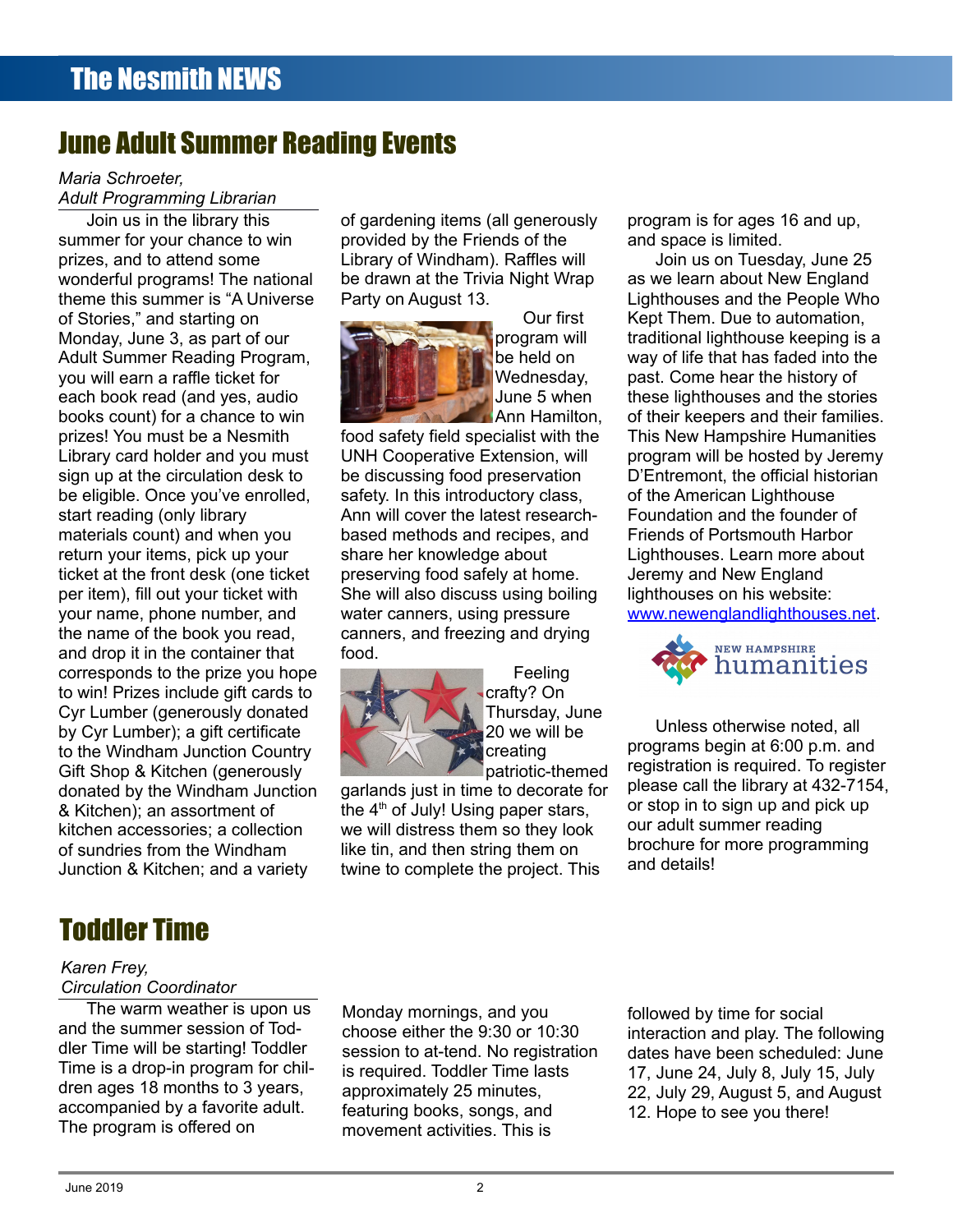# Teen Summer Reading 2019

*Sylvie Brikiatis*



**Out of this World Teen Summer Kick-Off with Mentalist Christopher Grace**

Join us Monday, June 24 at 1:00 p.m. to register for the Teen Summer Reading Program. Along with the performance by mentalist Christopher Grace, there will be door prize raffles, snacks, and bonus book bucks. The first 75

registrants will receive a swag bag. If you are 12-18 (or entering grade 6-12), sign up for a summer of fun!

Programs for the summer include:

- Interactive *Guardians of the Galaxy* movie
- Live interactive Clue
- Chance to climb a portable rock wall
- Decorate your own constellation T-shirt
- And so much more.

Stay tuned for more information coming soon!



# FLOW Scholarship Winners Announced

*Rachel Deandrea, FLOW Publicity*

The Friends of the Library of Windham (FLOW) announced the recipients of our annual scholarships on Wednesday, May 29, at the Blue and Gold Awards – Scholarship Night at Windham High School.

This year we awarded two Professional Studies Scholarships

(\$2,500 each). The Professional Studies Scholarship is established to help students pursue their professional studies. Alyssa Daniels and Joshua David Parker received these scholarships. This fall, Alyssa will be attending Brandeis studying neuroscience. Joshua David Parker will attend

UMass Lowell studying mechanical engineering.

We would like to thank all the applicants for their time and effort in completing the application process. We wish the entire class of 2019 the best in all of their future endeavors.

# FLOW Volunteers Needed

## *Rachel Deandrea*

The Friends of the Library of Windham are looking for volunteers who would like to join our 2019-2020 board. It is our volunteers that have made FLOW the successful organization it is today. We have been able to provide financial support to the Nesmith Library for its many renovations and improvements including the automatic entryway doors, a projector for the multipurpose room, a wireless

microphone, and digitizing the *Windham Independent*.

The Friends currently have several positions open on our board. Positions can be shared, so join with a friend!

This fall we'll be looking for someone to fill the following roles:

Treasurer: Keeps and maintains the financial records of the organization. Responsible for recording all financials at the

Strawberry Festival. Responsible for routinely checking the post office box for FLOW, reimbursing expenses, and working with our accountant for tax purposes. A computer is provided.

Publicity: Responsible for writing and placing any FLOW press releases to the local newspapers and posting on social media.

**Strawberry Festival Co-Chairs**